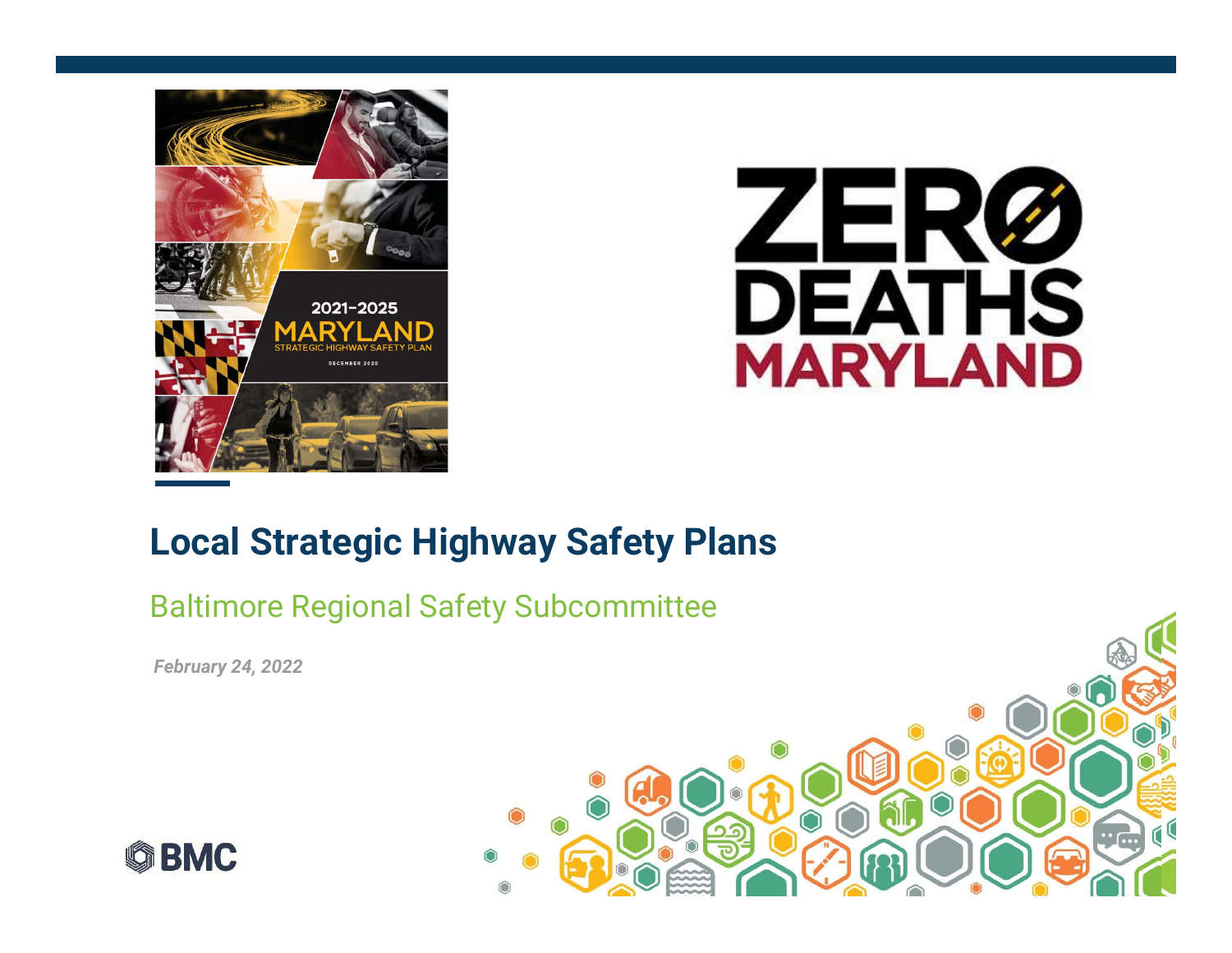



- County Executive endorsed Local SHSP in January 2021
- Local collaboration on data and outreach ideas
- Lead agencies are Department of Public Works and Transportation and the Police Department
- Traffic Safety Advisory Board created by 2013 legislation to develop, implement, and evaluate a local SHSP
- Lead agency is Sheriff's Office



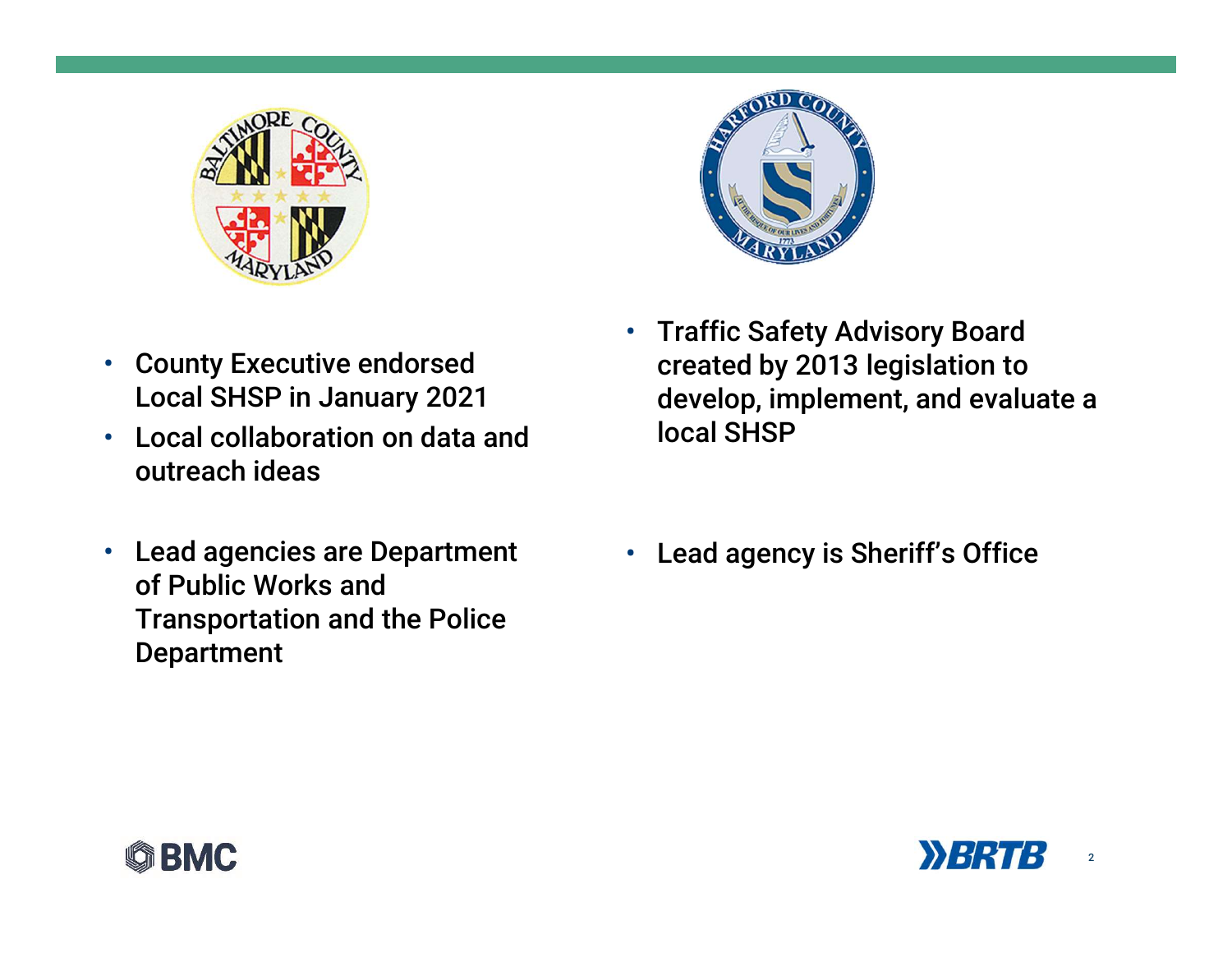

- Strategic Road Safety Plan was finalized and published in 2020
- Data analysis collaboration under development with Office of Transportation and Police Department
- Lead agency is Office of **Transportation**



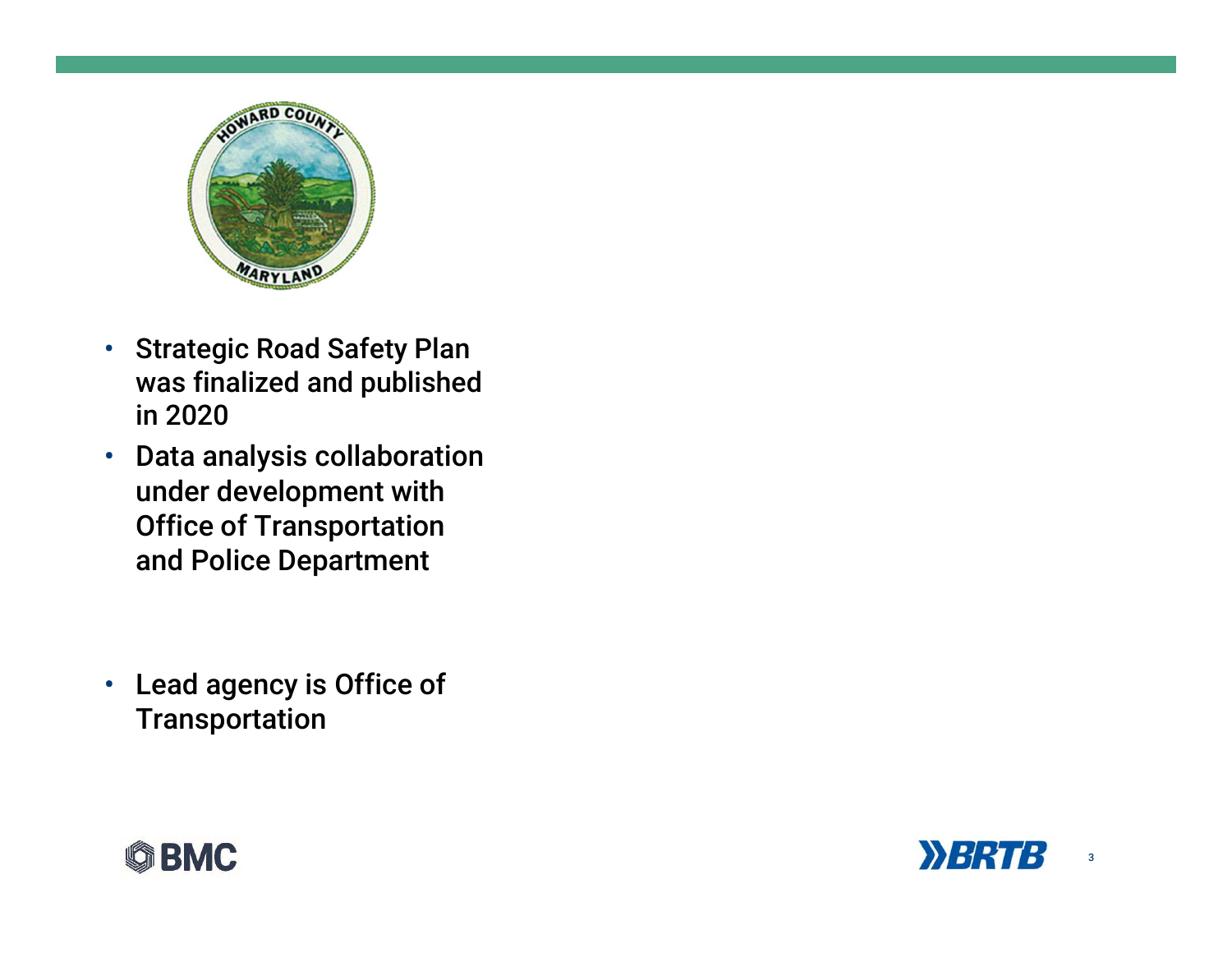

- Will go before the County Council for approval
- Lead agency is Office of **Transportation**



- First draft of plan is complete and going through agency review
- Lead agency is Department of **Transportation**





- County Board of Commissioners being approached for endorsement
- Lead agencies are Department of Public Works and Sheriff's Office



- Timeline set to finish in spring 2022
- Lead agency is Department of Public Works

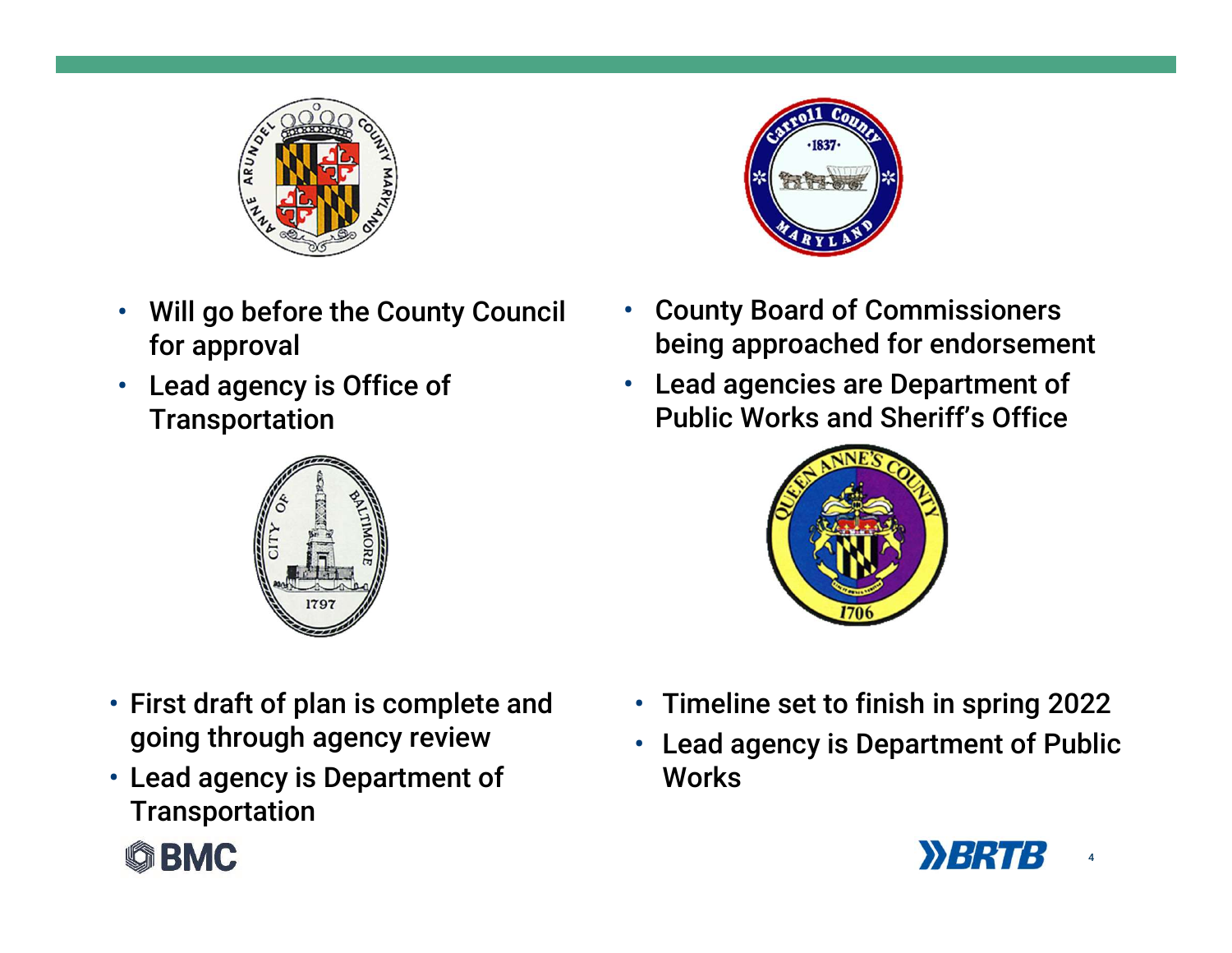# Other plans

# • Other jurisdictions (of 24 in the state) **her plans<br>
Dther jurisdictions (of 24 in the state)**<br>
— Cecil County – began implementation in 2021<br>
— Frederick County – nearing completion<br>
— Montgomery County – began implementation in 2018<br>— Prince George's County – b **her plans<br>
Dther jurisdictions (of 24 in the state)**<br>
- Cecil County – began implementation in 2021<br>
- Frederick County – nearing completion<br>
- Montgomery County – began implementation in 2018<br>
- Prince George's County – **her plans<br>
Dther jurisdictions (of 24 in the state)**<br>
- Cecil County – began implementation in 2021<br>
- Frederick County – nearing completion<br>
— Montgomery County – began implementation in 2017<br>
— Prince George's County – **her plans<br>
Dther jurisdictions (of 24 in the state)**<br>
— Cecil County – began implementation in 2021<br>
— Frederick County – nearing completion<br>
— Montgomery County – began implementation in 2018<br>
— Prince George's County – **her plans<br>
Dther jurisdictions (of 24 in the state)**<br>
- Cecil County – began implementation in 2021<br>
- Frederick County – nearing completion<br>
- Montgomery County – began implementation in 2018<br>
- Prince George's County –

- 
- 
- 
- 
- 
- 

# • Future ideas

- Update of SHSP Development Guide
- Consultation available for others beginning a plan
	- o Primary support will come from MHSO



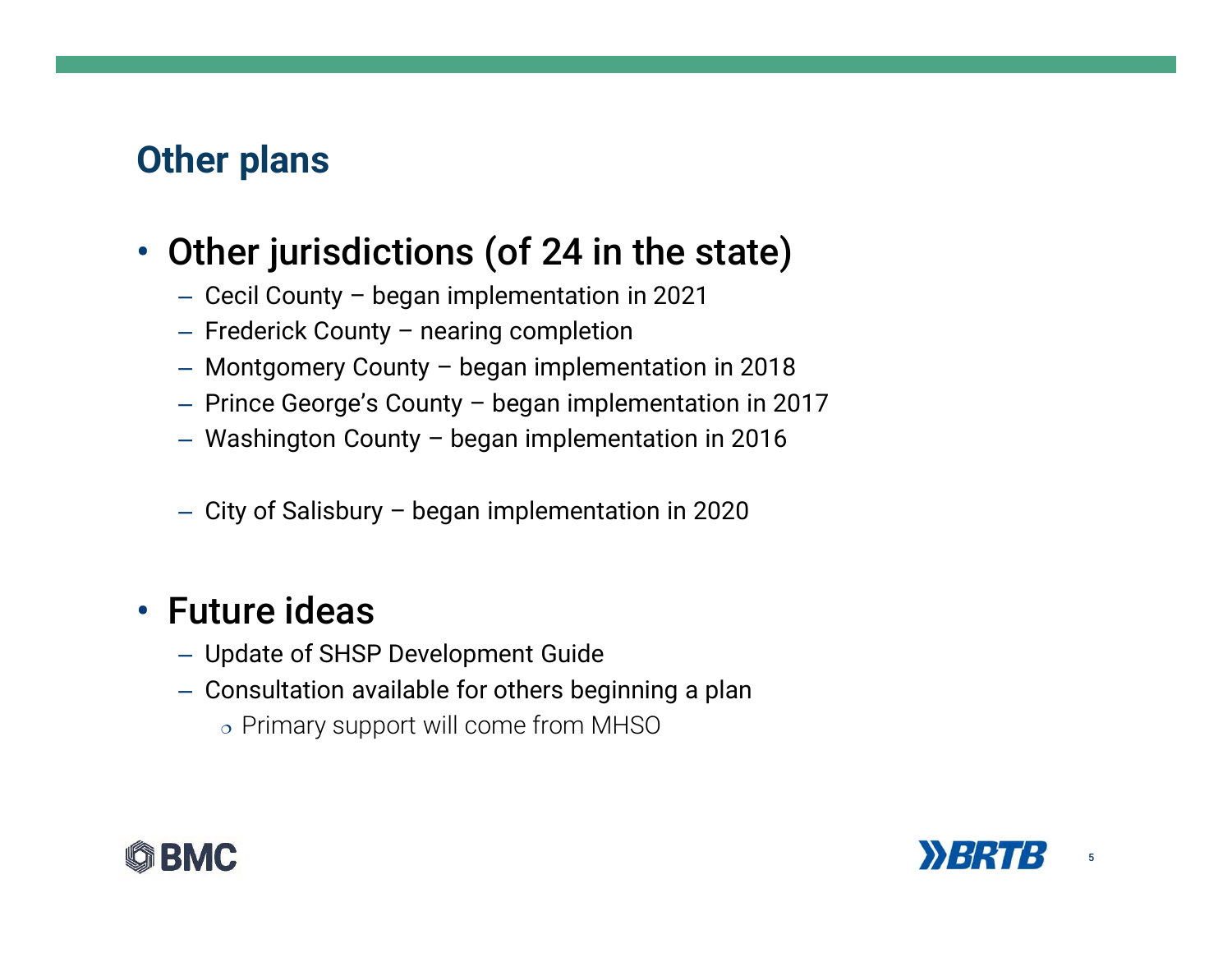





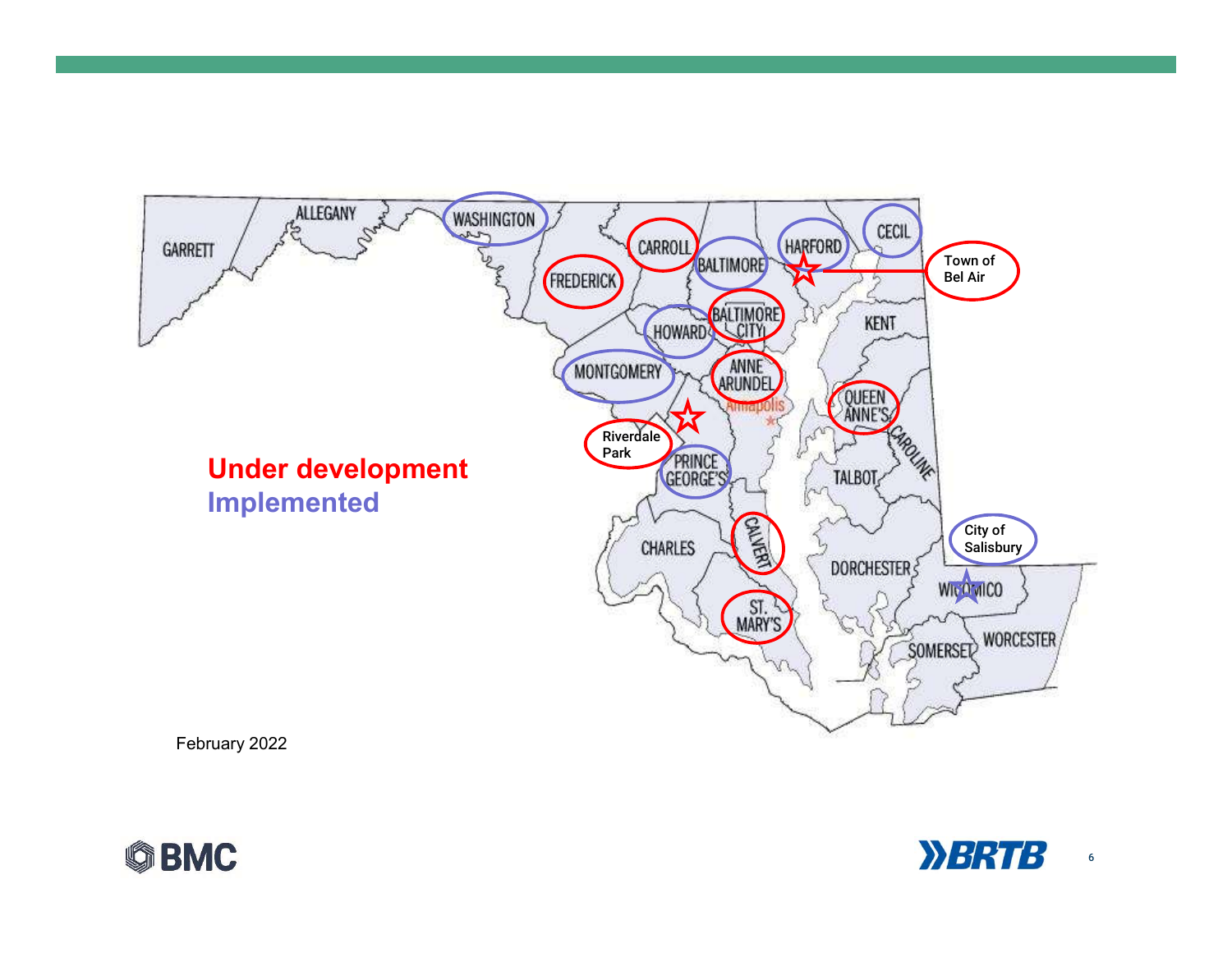#### Safe System Approach

roads safe for all users

**Safe System Approach<br>Safe Roads:** Determine ways to make<br>roads safe for all users<br>**Safe Road Users**: ensure everyone is using<br>the system correctly Safe System Approach<br>
Safe Roads: Determine ways to make<br>
roads safe for all users<br>
Safe Road Users: ensure everyone is using<br>
the system correctly<br>
Safe Speeds: Match speeds with road<br>
context the system correctly

context

**Safe System Approach<br>
Safe Roads**: Determine ways to make<br>
roads safe for all users<br> **Safe Road Users**: ensure everyone is using<br>
the system correctly<br> **Safe Speeds**: Match speeds with road<br>
context<br> **Safe Vehicles**: Unde

Can enhance transportation safety<br>
Safe Post-Crash Care: Get emergency<br>
response to and from crash site quickly Safe Post-Crash Care: Get emergency response to and from crash site quickly